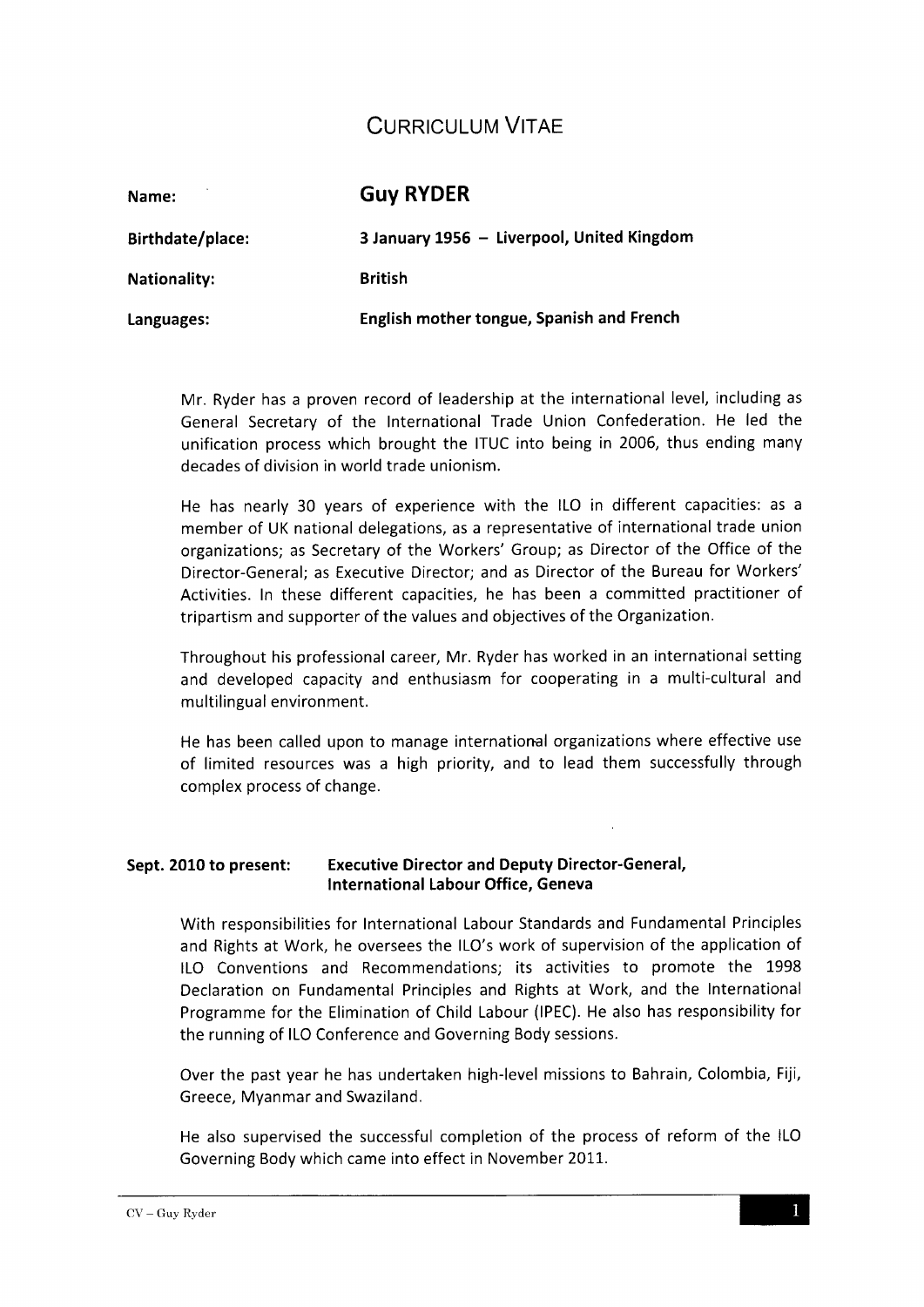## Nov. 2006 to Aug. 2010: General Secretary of the International Trade Union Confederation (ITUC)

### Feb. 2002 to Oct. 2005: General Secretary of the International Confederation of Free Trade Unions (ICFTU)

Appointed General Secretary of the ICFTU in February 2002 and elected to that post at the 18th ICFTU Congress (Miyazaki, Japan, December 2004), he initiated and led the process of unification of the democratic international trade union movement. With the coming together of former affiliates of the ICFTU and of the World Confederation of Labour and independent national centres, in November 2006 the ITUC became the most representative international organization in the history of the trade union movement. He was elected as the first General Secretary of the ITUC at its founding Congress in Vienna in November 2006.

He led ITUC delegations to the G20 Leaders' Summits in Washington in 1995, London and Pittsburgh in 1999, which met with G20 Heads of Government and Chief Executives of concerned international organizations. He also led ICFTU and ITUC participants in biennial leadership meetings with the IMF and the World Bank.

Among his achievements at the ITUC was the facilitating of a cooperation agreement between lsraeli and Palestinian trade union centres, the establishment of sustainable development and climate change as key priorities, and the initiation of engagement with the All China Federation of Trade Unions.

In this period, Mr. Ryder served on a large number of outside bodies including the Advisory Board of the UN Global Compact.

 $\cdot$ 

### Mar. 1999 to Jan. 2002: Director, Office of the Director-General, lnternational Labour Office, Geneva

### Sept. 1998 to Feb. 1999: Director of the Bureau for Workers' Activities of the lnternational Labour Office, Geneva

In his first period of service at the lLO, Mr. Ryder served as Director of the Office of the newly elected Director-General, Mr.Juan Somavia. During this time, the ILO's Decent Work Agenda was formulated and won wide acceptance among the ILO's tripartite constituency and in the international system.